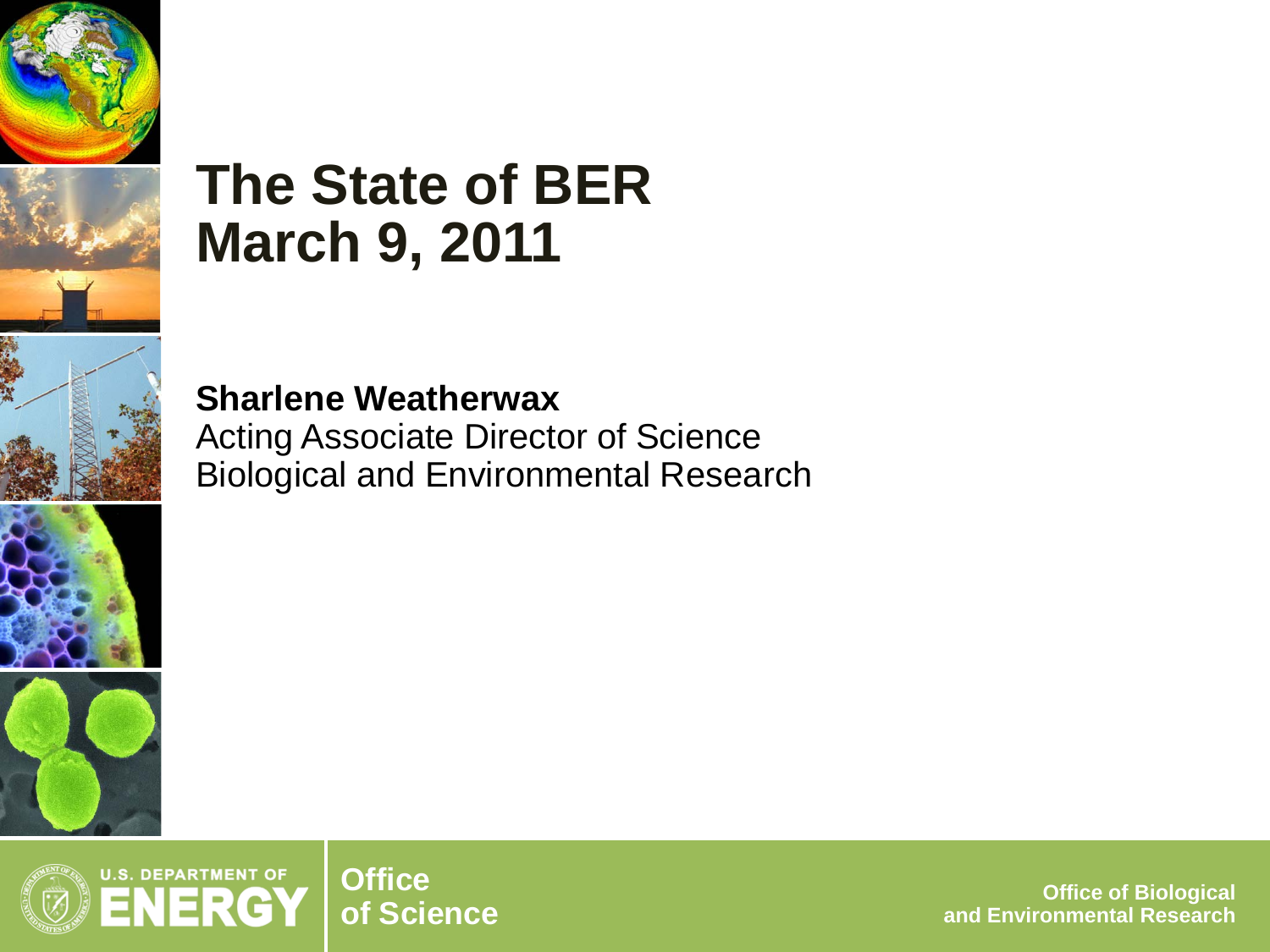#### **Challenging Times Many proposals, Much confusion, Few Answers**



2 **BER AD March 2011 Department of Energy • Office of Science • Biological and Environmental Research**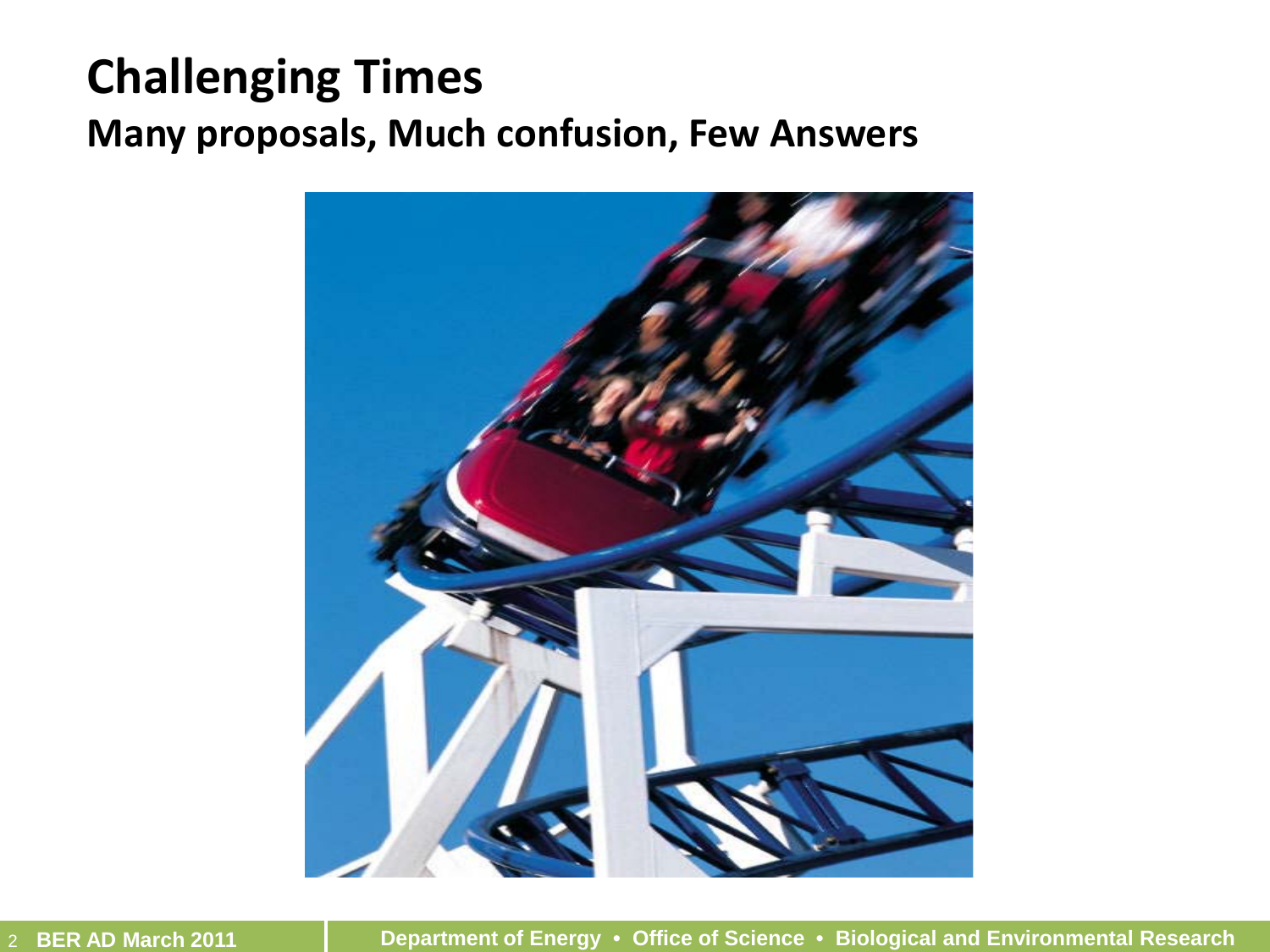#### **Biological Systems Science**

|  | (dollars in thousands) |
|--|------------------------|
|--|------------------------|

|                                                           | FY 2010        | FY 2011<br>Request | FY 2012<br>Request |
|-----------------------------------------------------------|----------------|--------------------|--------------------|
| <b>Genomic Science</b>                                    | 165,565        | 176,891            | 241,509            |
| <b>Radiological Sciences</b>                              | 46,675         | 42,327             | 34,322             |
| Ethical, Legal, and Societal Issues                       | 5,000          | 5,000              | $\Omega$           |
| <b>Medical Applications</b>                               | 8,226          | 4,000              | $\Omega$           |
| <b>Biological Systems Facilities &amp; Infrastructure</b> | 84,300         | 84,950             | 90,173             |
| <b>SBIR/STTR</b>                                          | $\overline{0}$ | 8,779              | 10,258             |
| <b>Total, Biological Systems Science</b>                  | 309,766        | 321,947            | 376,262            |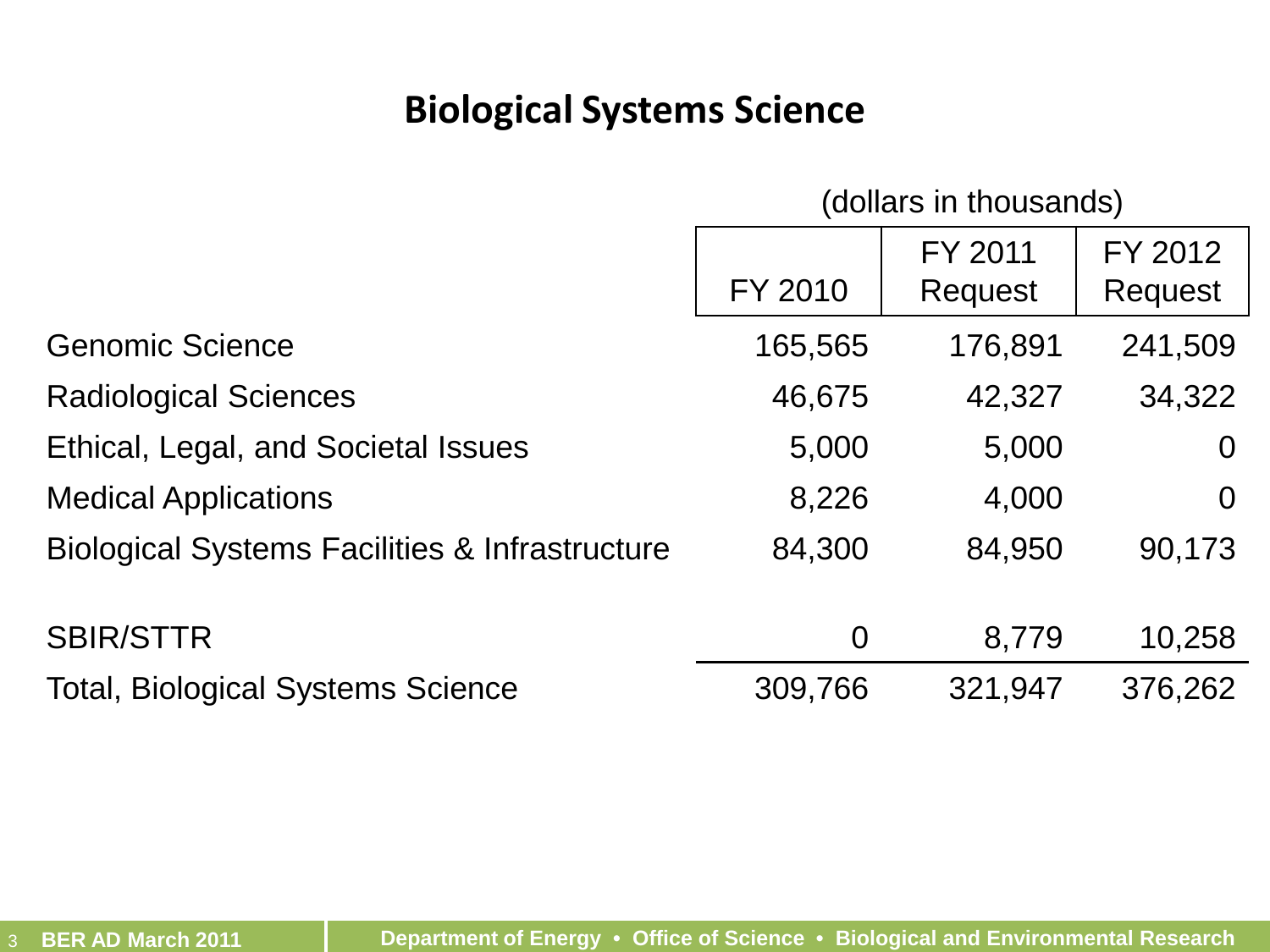#### **Climate & Environmental Sciences**

| (dollars in thousands) |  |  |  |  |  |  |
|------------------------|--|--|--|--|--|--|
|------------------------|--|--|--|--|--|--|

|                                                                   | FY 2010        | FY 2011<br>Request | FY 2012<br>Request |
|-------------------------------------------------------------------|----------------|--------------------|--------------------|
| <b>Atmospheric System Research</b>                                | 26,385         | 28,396             | 26,392             |
| <b>Environmental System Science</b>                               | 83,048         | 81,531             | 101,177            |
| <b>Climate and Earth System Modeling</b>                          | 69,081         | 85,622             | 77,294             |
| <b>Climate and Environmental Facilities</b><br>and Infrastructure | 99,751         | 101,333            | 128,171            |
| <b>SBIR/STTR</b>                                                  | $\overline{0}$ | 8,071              | 8,604              |
| <b>Total, Climate and Environmental</b><br><b>Sciences</b>        | 278,265        | 304,953            | 341,638            |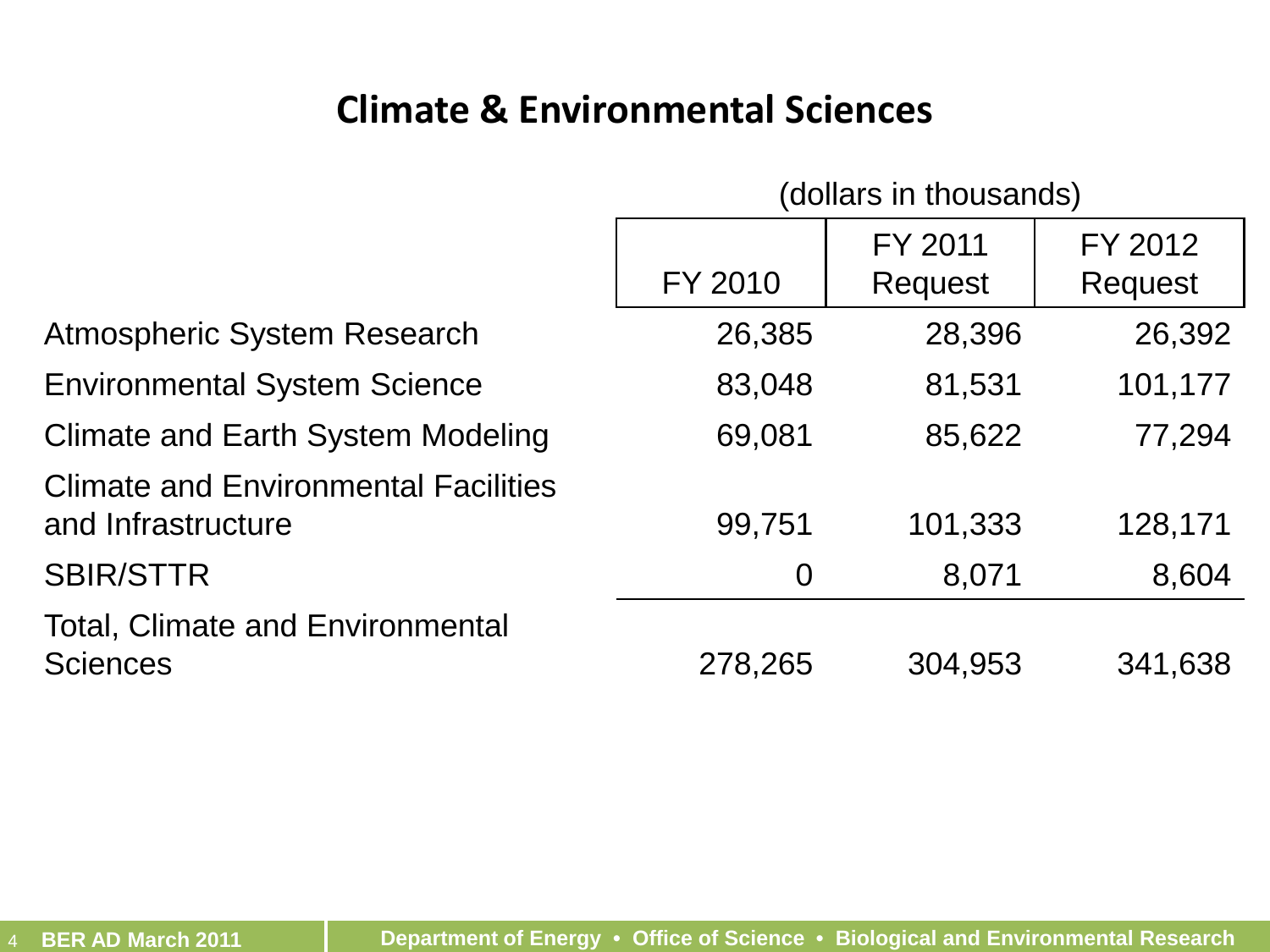#### **BER FY 2012 Congressional \$717,900 (dollars in thousands)**

**Biological Systems Science Research \$286,089 Climate and Environmental Sciences Research \$214,067 Climate and Environmental Facilities and Infrastructure \$128,171 Biological Systems Facilities and Infrastructure \$90,173**

5 **BER AD March 2011 Department of Energy • Office of Science • Biological and Environmental Research**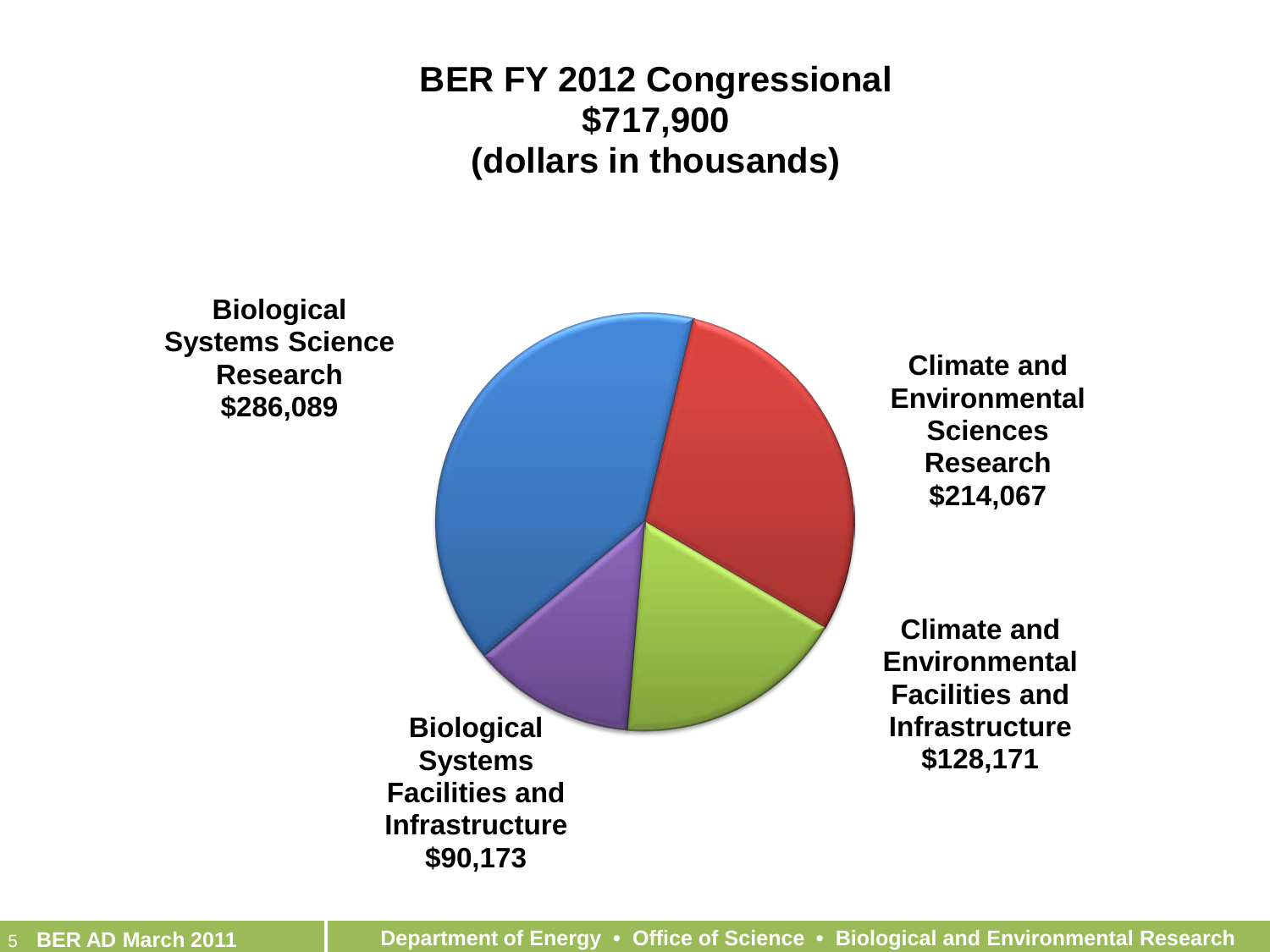#### **Proposed New Opportunities for FY 2012 - BSSD**

- Development of new synthetic molecular toolkits for understanding natural systems combined with computeraided design testbeds (+\$69.2M)
- Further development of systems biology knowledgebase to integrate microbial community genomic, proteomic, and transcriptomic experimental data sets (+\$6.1M)
- Initial development of life science experimental stations and instrumentation providing access to proposed new xray fluorescence and absorption nanotomography undulator beamlines (+\$4.1M)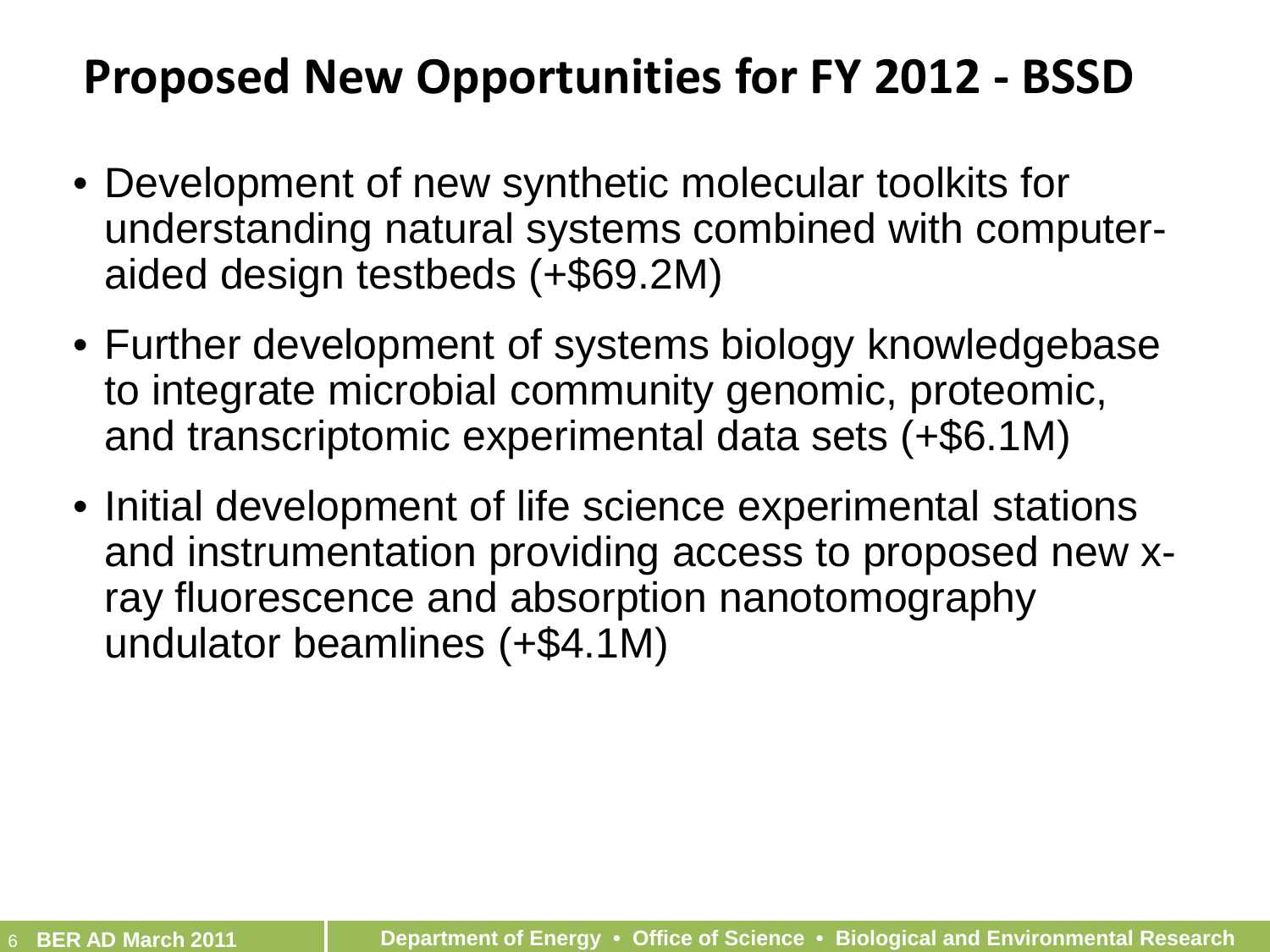### **Proposed New Opportunities for FY 2012 - CESD**

- Prototyping of experimental infrastructure needed to initiate the next-generation ecosystem-climate change experiment, with a focus on arctic tundra (+\$10M)
- Research on carbon cycle multi-scale dynamics to describe the presently observed system noise (+\$9.7M)
- Enhanced research to develop numerical methods and model testing and validation for a comprehensive coupled, high resolution earth system model (+\$6.2M)
- New remote sensing and in situ measurements of clouds and aerosols over arctic land, ice, and ocean surfaces. A new fixed ARM site in the Azores for remotely sensed measurements of marine clouds and aerosols. (+\$25.8M)
- Acquisition of new EMSL instrumentation. (+\$3.2M)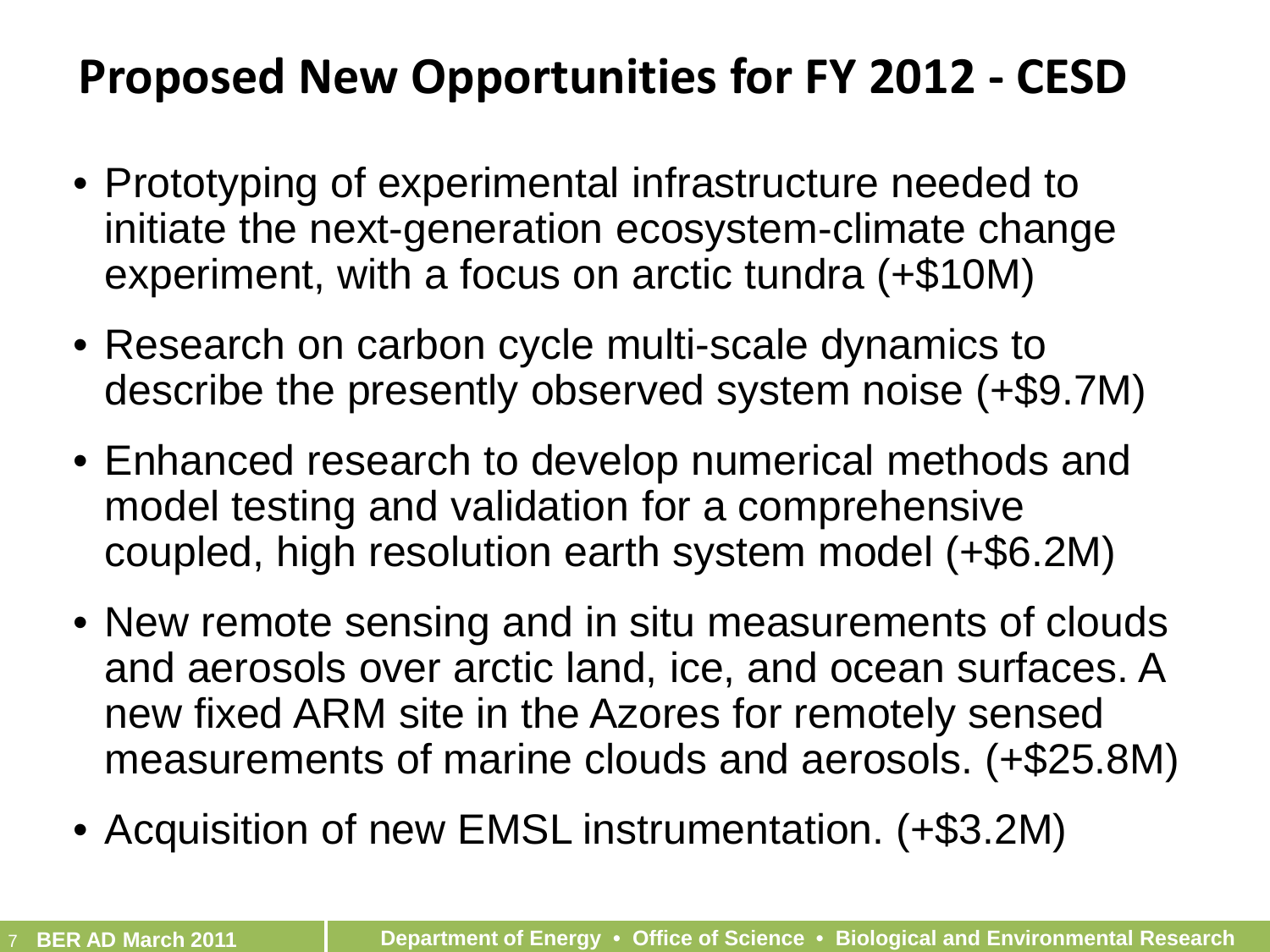# **Significant Transitions for FY 2012 - BSSD**

- Funding is reduced for studies on bystander effects and adaptive immune function, and completed for research on genome instability and DNA damage in single cells in response to low dose radiation exposure. (-\$11.6M)
- Ethical, Legal and Societal Issues research is completed as a stand-alone activity. (-\$5M)
- Funding for the Artificial Retina effort is completed with integration and pre-clinical testing of a 240 electrode retinal device as a basis for fabrication of a 1,000 electrode device. (-\$8.2M)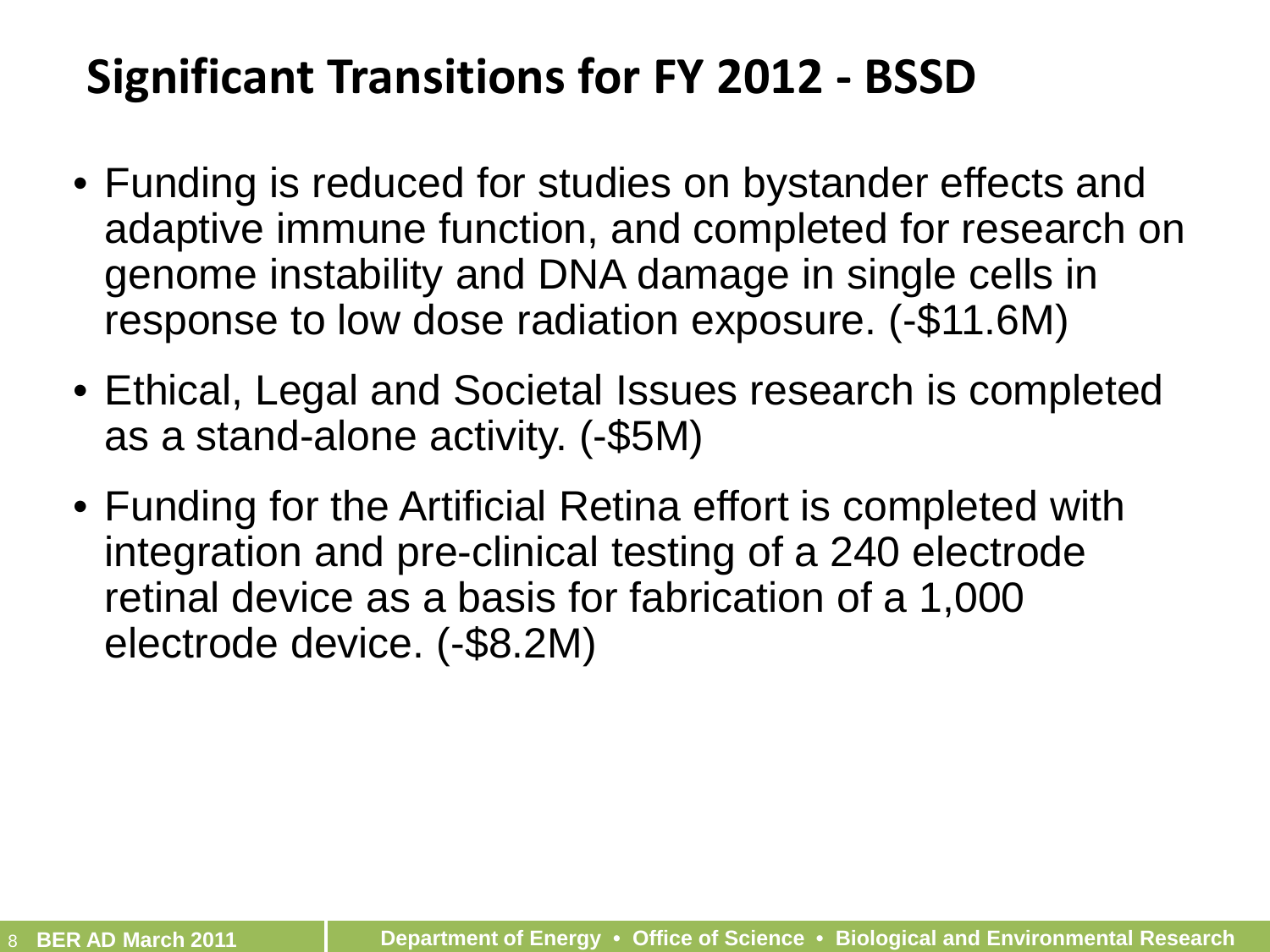# **Significant Transitions for FY 2012 - CESD**

- Completion of a series of research projects focused on the cycling of carbon sequestration associated with longstudied field sites. (-\$3.6M)
- Completion of the education program. (-\$1.5M)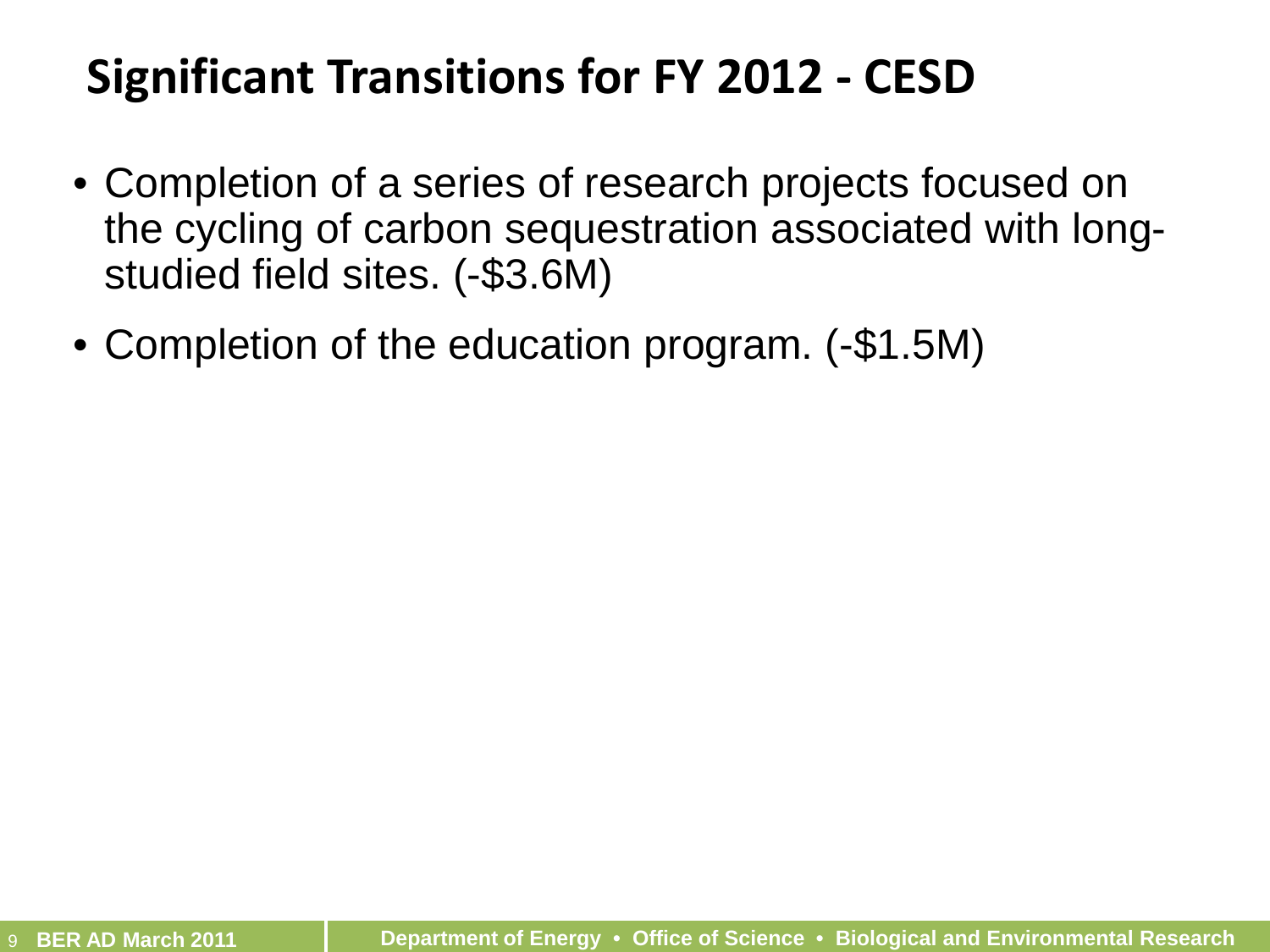

#### **U.S. DEPARTMENT OF Office<br>of Science** RGY

**of Science Office of Biological and Environmental Research**

### **Personnel Recruitments and Changes**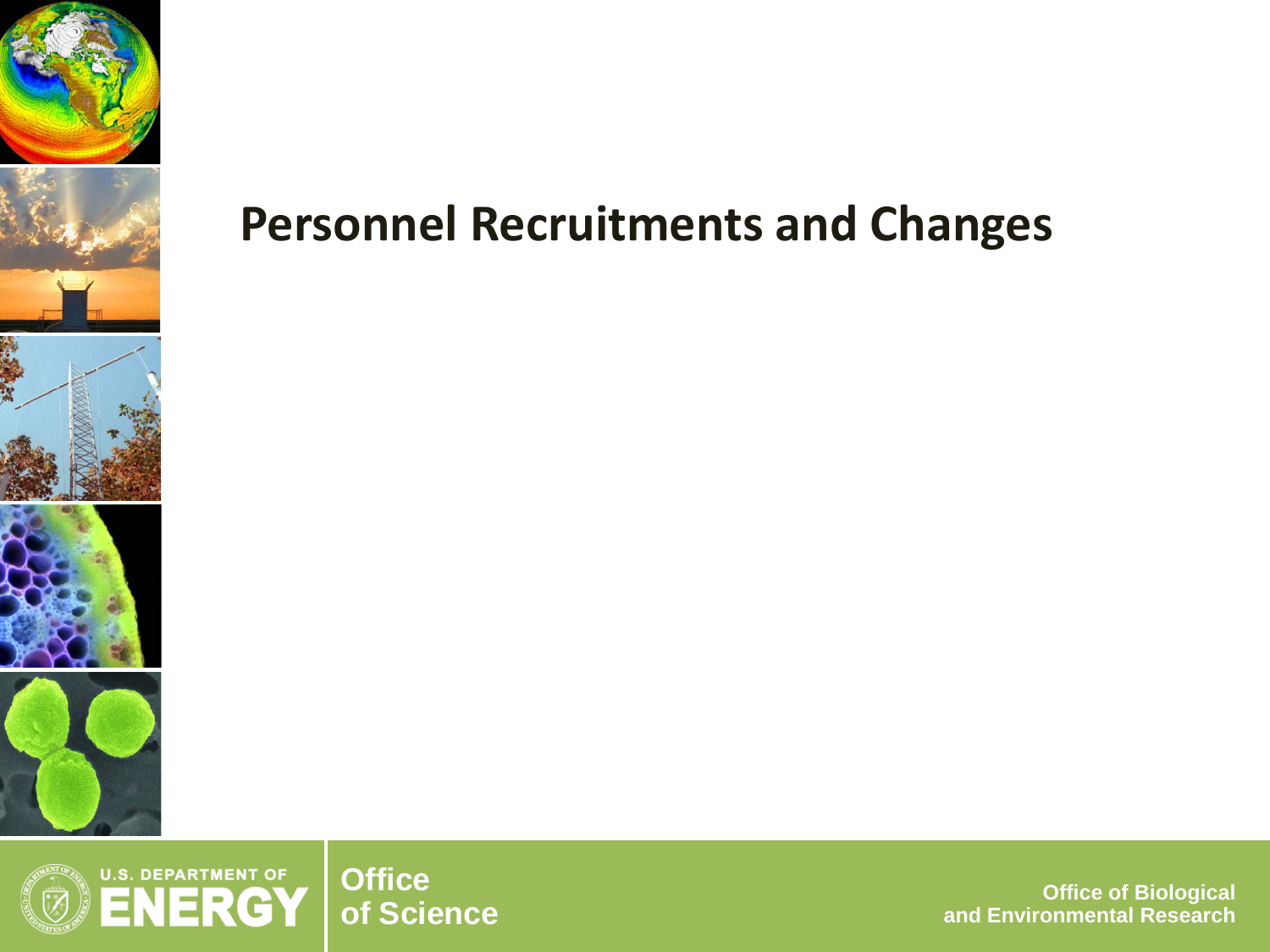#### **Farewell**

Anna Palmisano Retired November 2010

Kiran Alapaty Moved to EPA December 2010 Marvin Stodolsky Retired February 2011

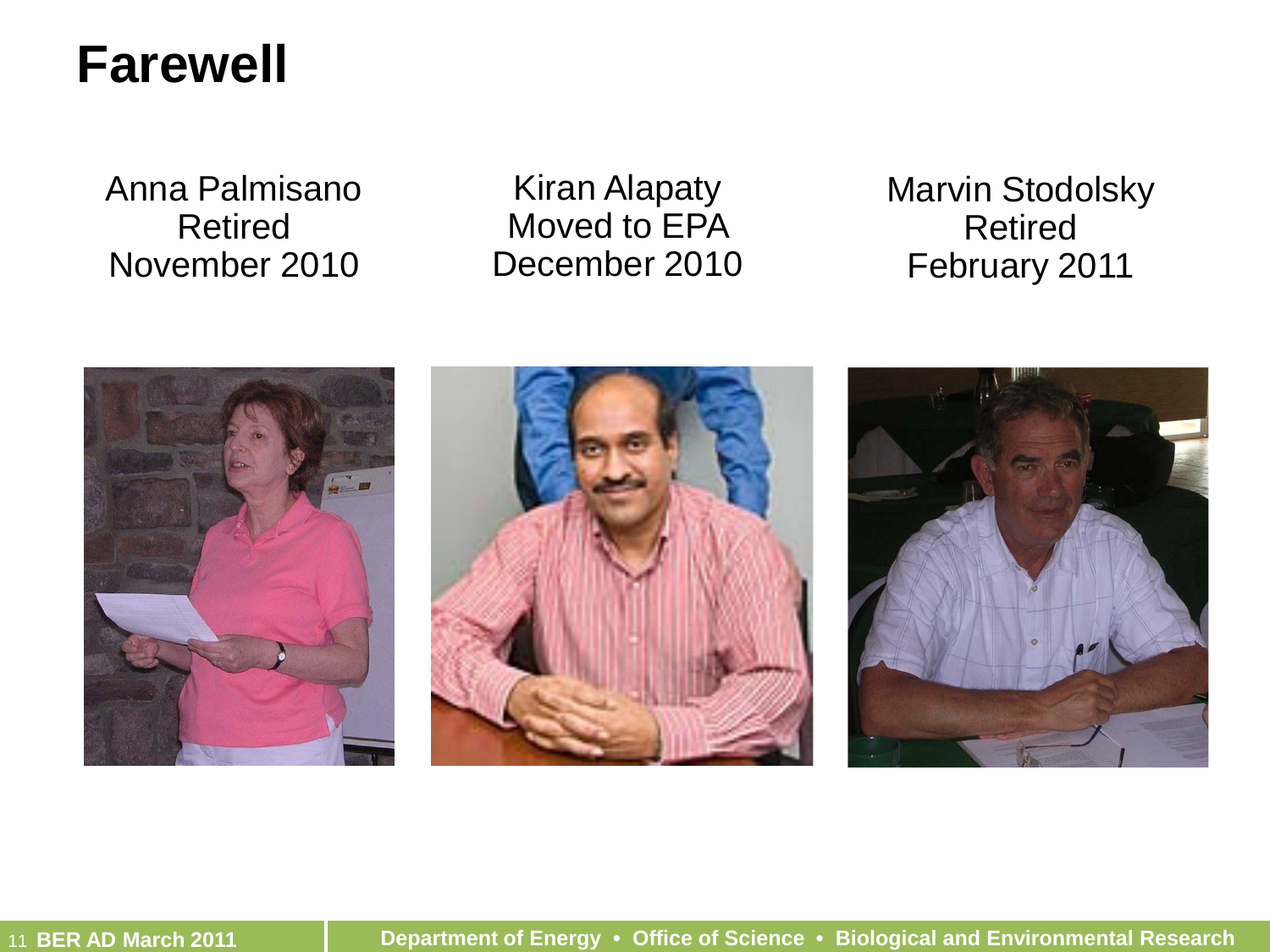# **Welcome**

Dan Stover Ecology

Pablo Rabinowicz **Genomics** 

Dorothy Koch Climate Modeling







#### Arriving April 2011 | Patrick Horan, Science Assistant

12 **BER AD March 2011 Department of Energy • Office of Science • Biological and Environmental Research**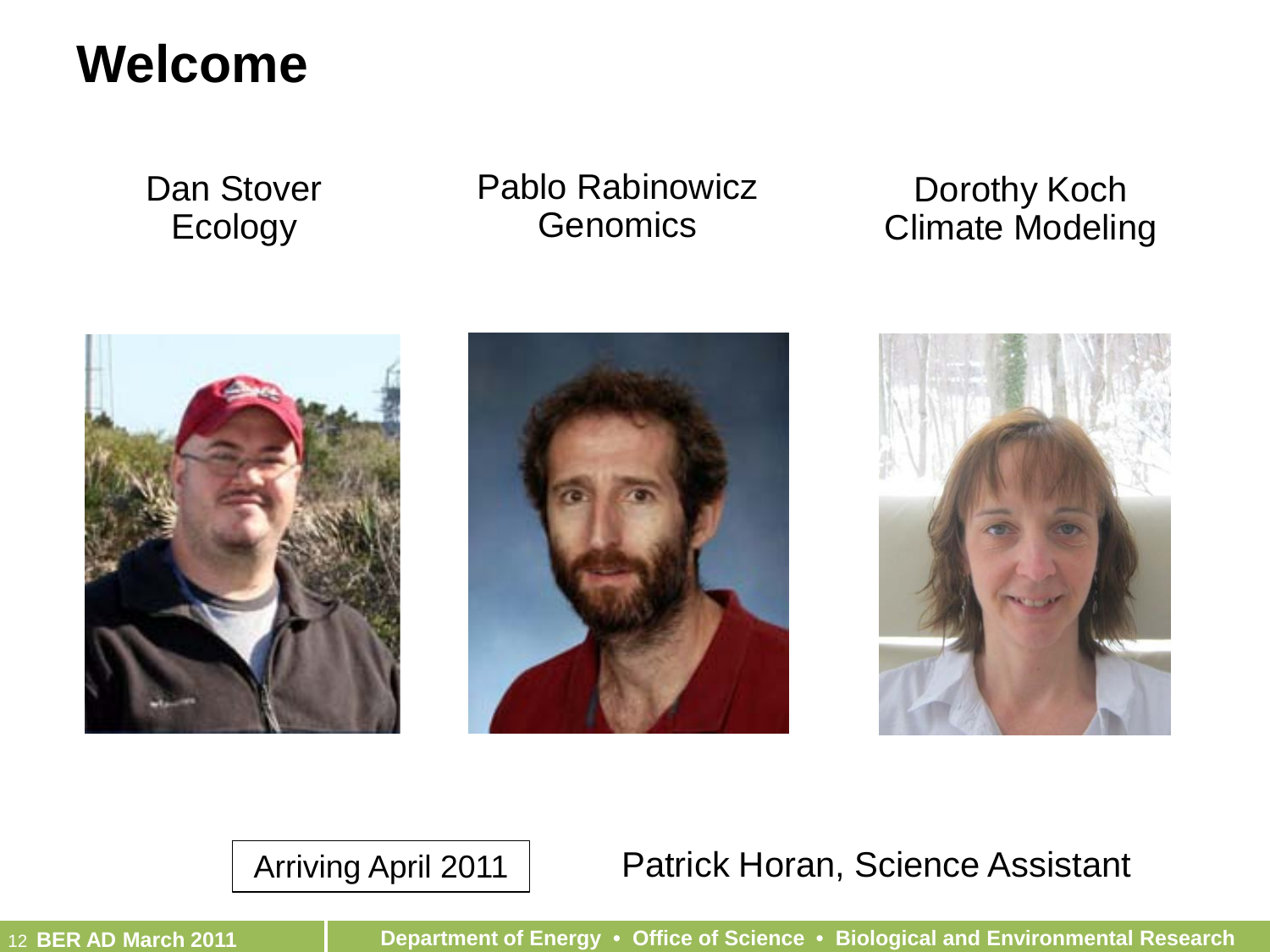# **Looking**

- Associate Director Announcement closed January 31
- Atmospheric Scientist Hiring "pause" due to CR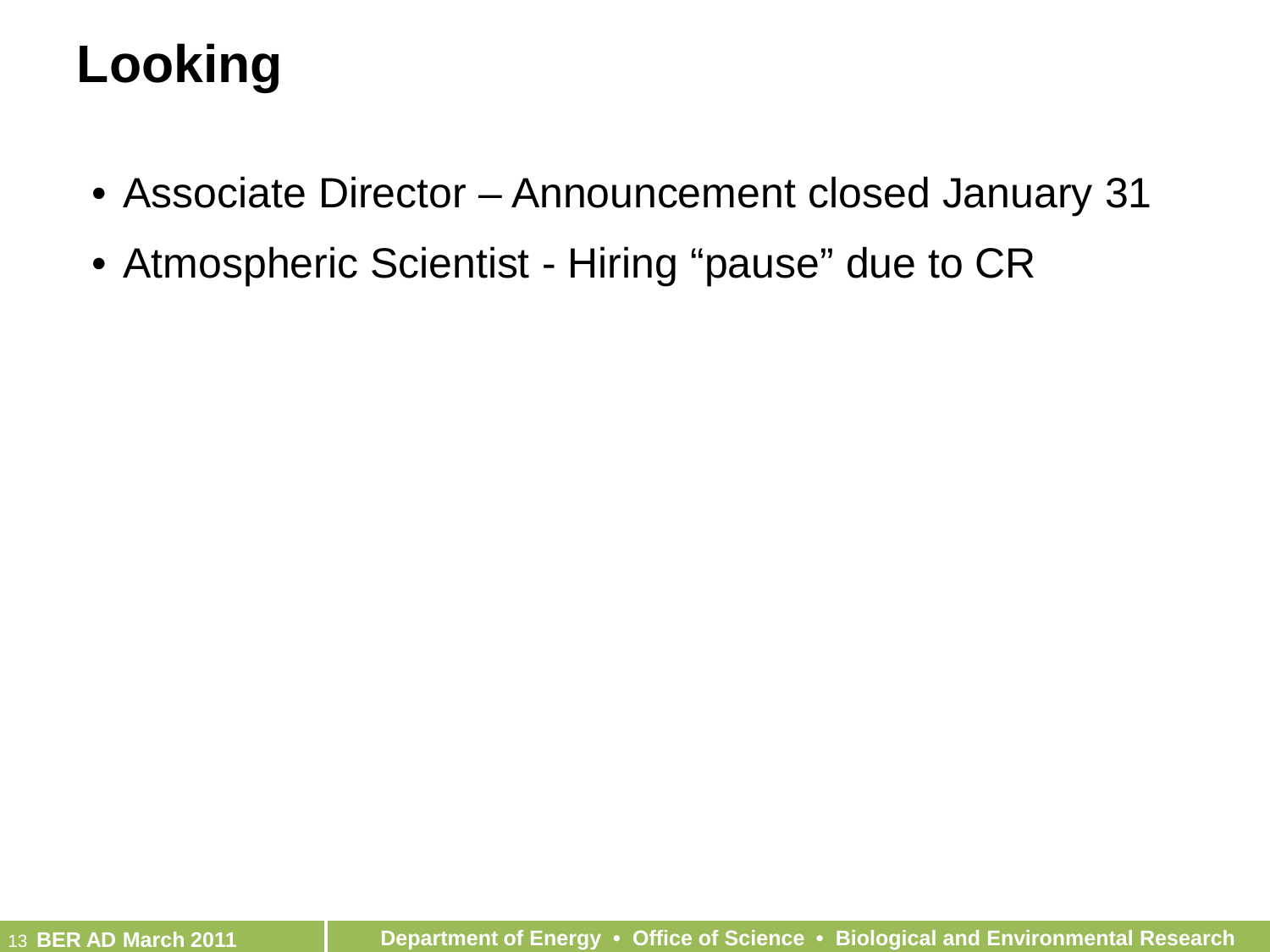



**of Science Office of Biological and Environmental Research**

#### **Awards and Honors**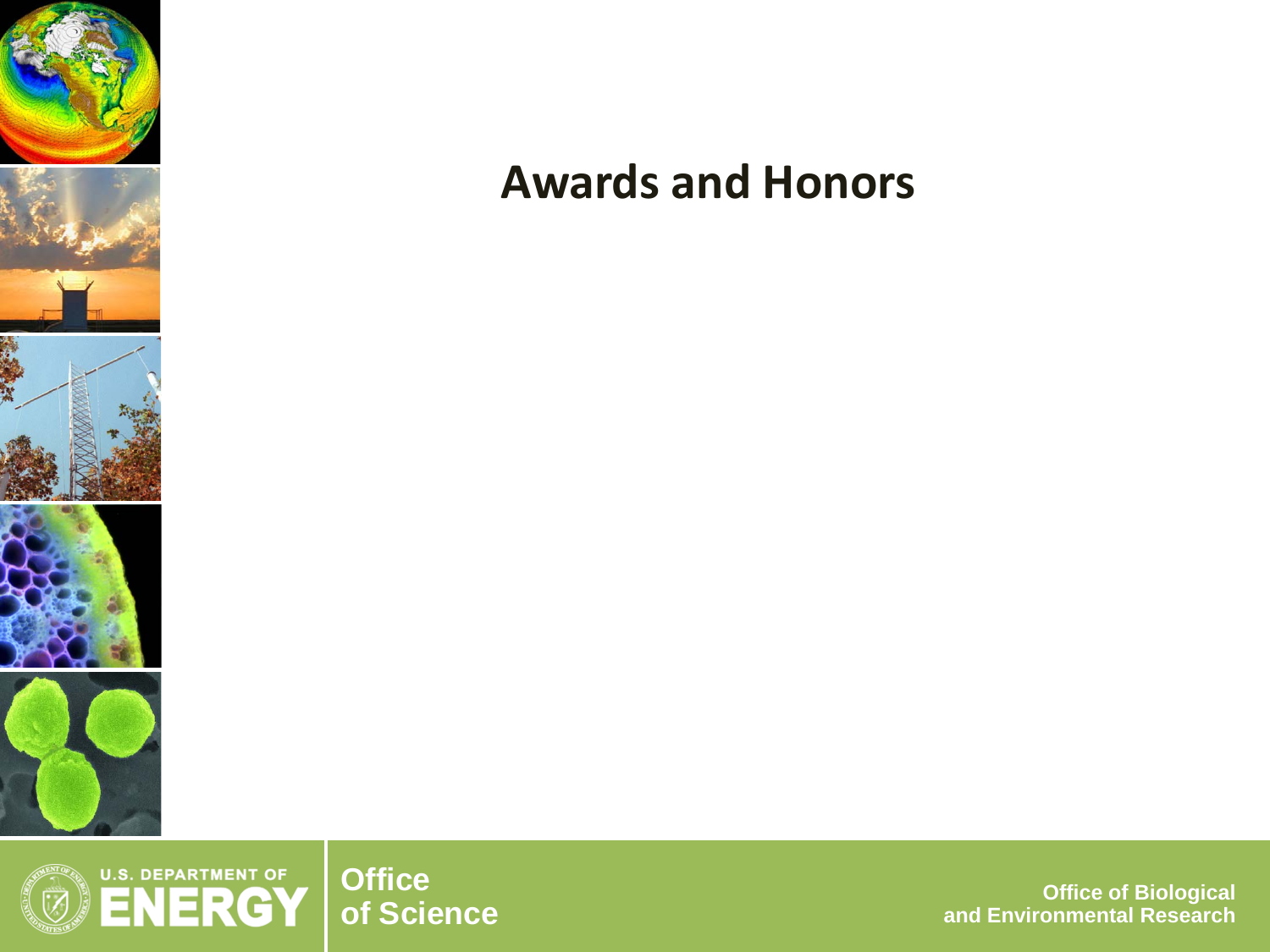# **2009 Presidential Early Career Award for Scientists and Engineers (PECASE)**

- Thirteen DOE/NNSA awardees announced December 2010
- **Jacob M. Hooker, Brookhaven Lab.** For pioneering research on adapting modern synthetic chemistry to the development of new tools for tracking and quantifying biochemical transformations and the movement of complex molecules in living systems, as well as outreach and mentorship to visiting students and scholars.
- **Trent R. Northen, Lawrence Berkeley Lab**. For pioneering analysis of metabolomic features of biological systems with previously unattainable sensitivity and spatial resolution, providing new insights impacting biofuel development, understanding biofilms, and biological responses to low dose ionizing radiation; and for community service and diverse educational outreach.



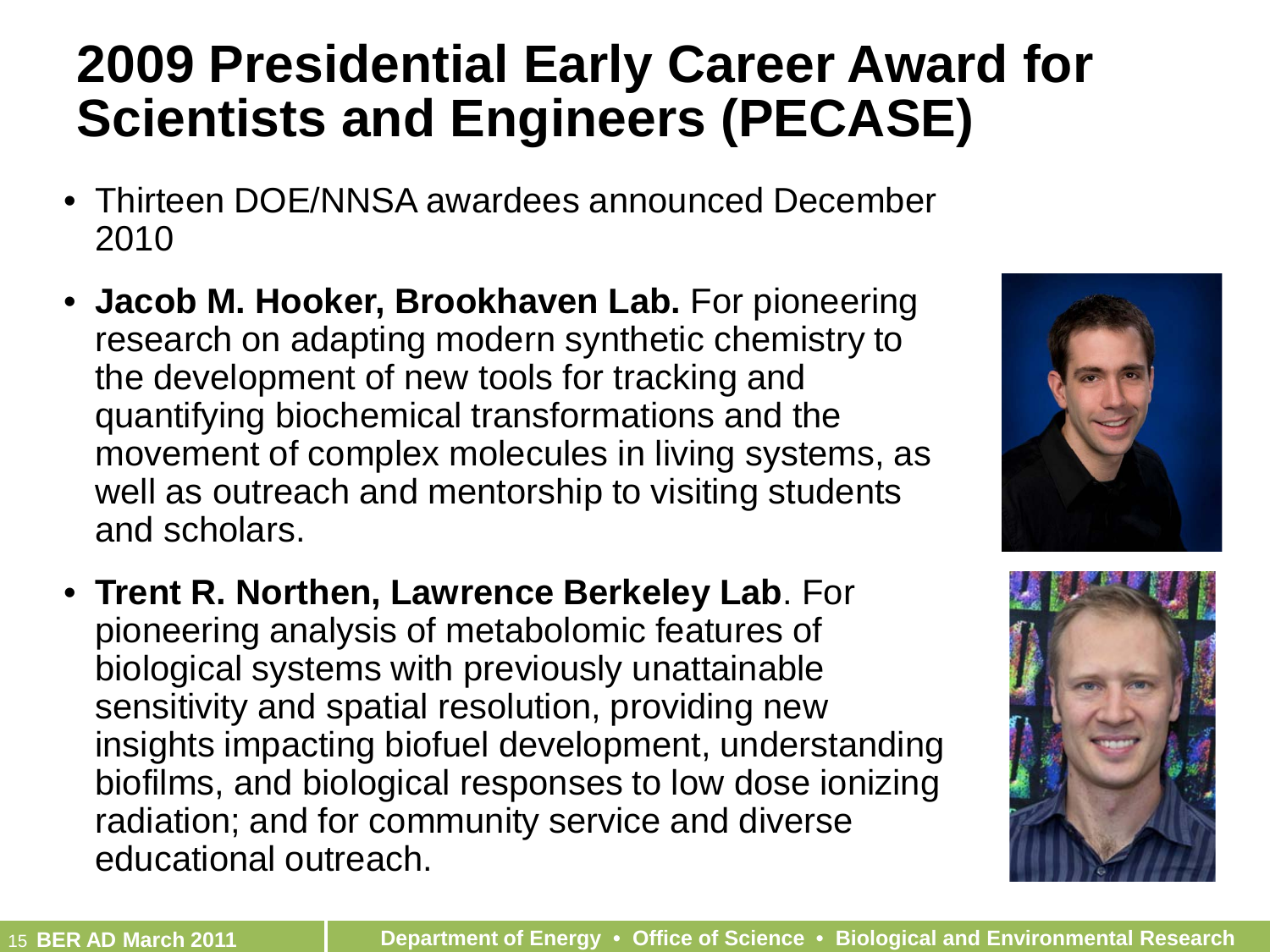#### **Early Career Awards: Supporting the next generation of young scientists**

- Early career is defined as no more than 10 years past Ph.D.
- 7 BER awards (3 laboratory, 4 university) in FY 2011; 5 year awards, universities - \$750,000, national labs - \$2,500,000
- FY 2011 Awards to be announced later this spring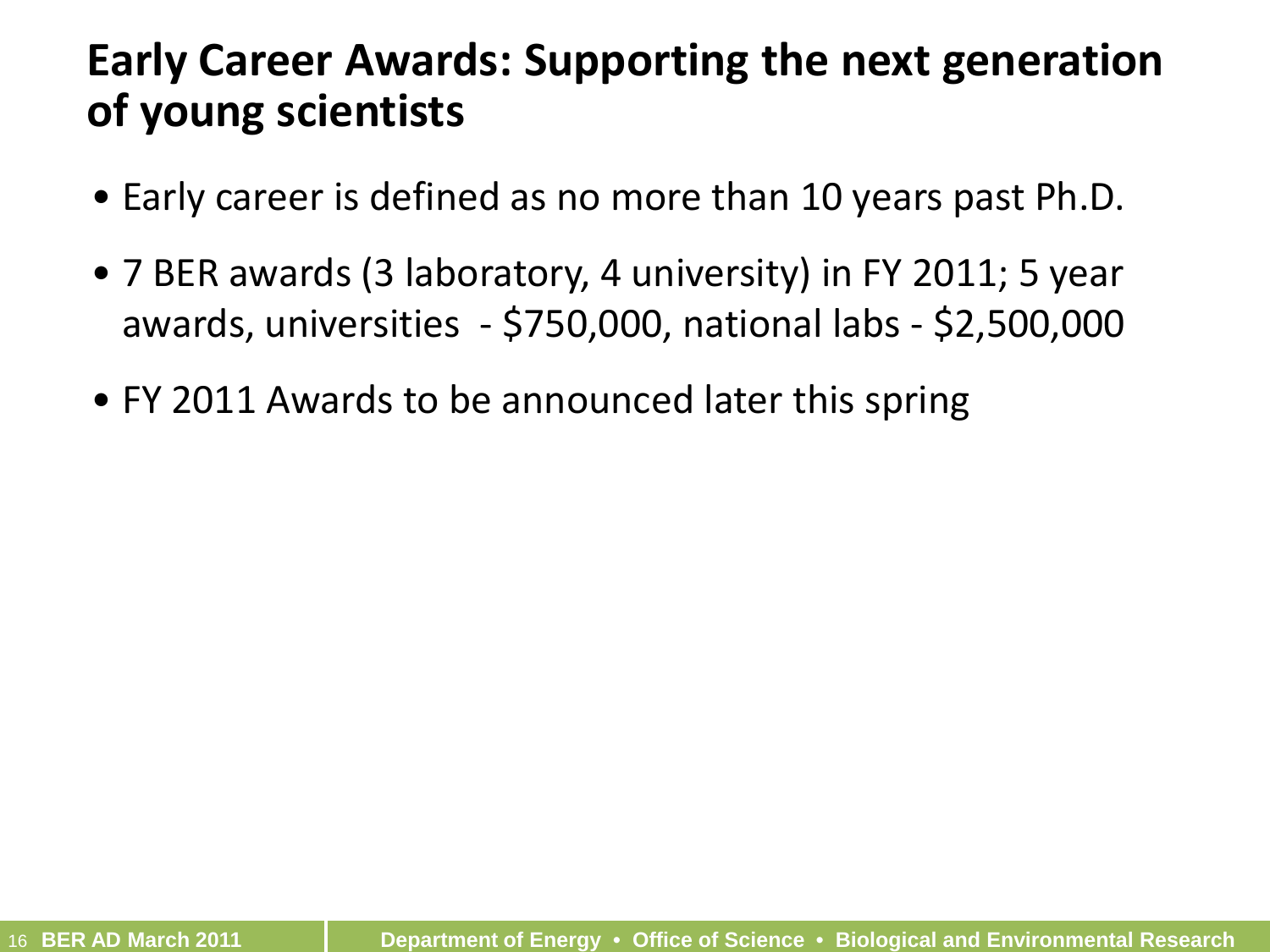#### **SC Graduate Student Research Fellowships: Supporting the next generation of young scientists**

- Due to late resolution of FY 2011 budget, no solicitation in FY2011.
- postponed until FY2012—potentially Fall 2011.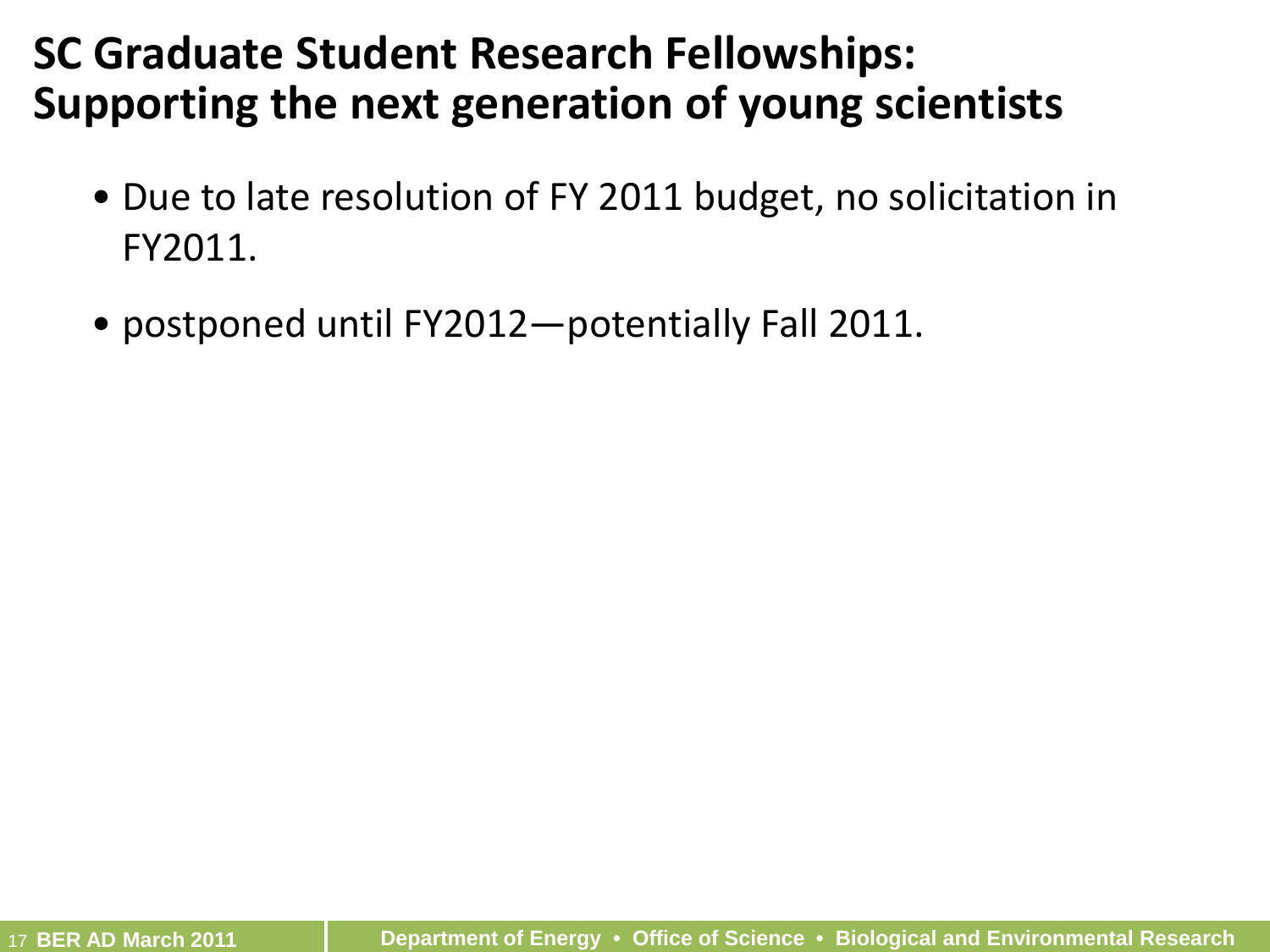





**of Science Office of Biological and Environmental Research**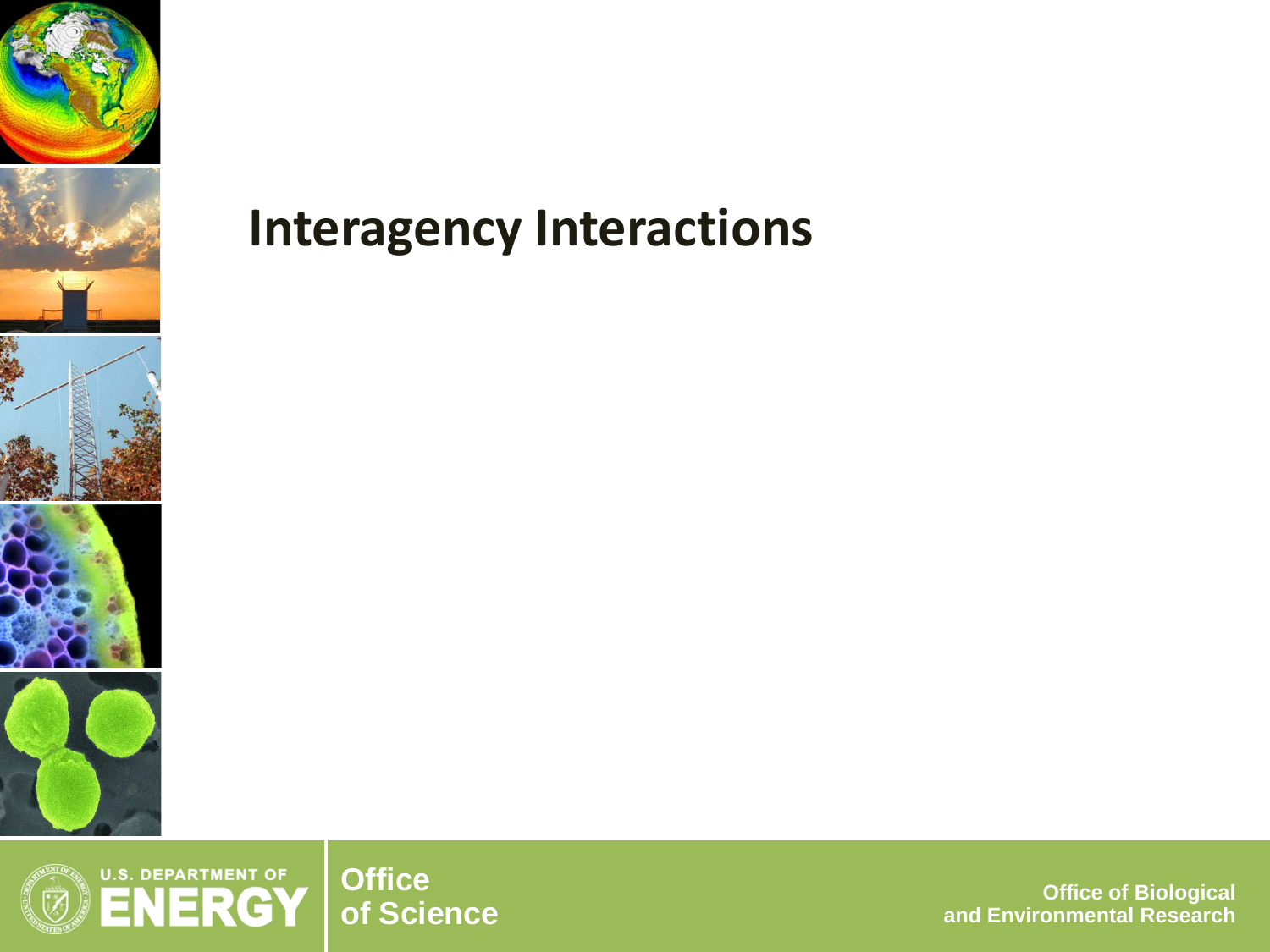### **NSF-DOE-USDA Regional Climate Modeling**

- Five year interagency program to develop more powerful models that can help decision-makers develop adaptation strategies addressing climate change.
- FY 2010 solicitation NSF ~\$30 million; DOE ~\$10 million; USDA ~\$9 million. DOE and USDA decisions pending availability of FY 2011 funds.
- Models will be designed to support planning for the management of food and water supplies, infrastructure construction, ecosystem maintenance, and other pressing societal issues at more localized levels and more immediate time periods than can existing models.
- Renu Joseph BER Program Manager